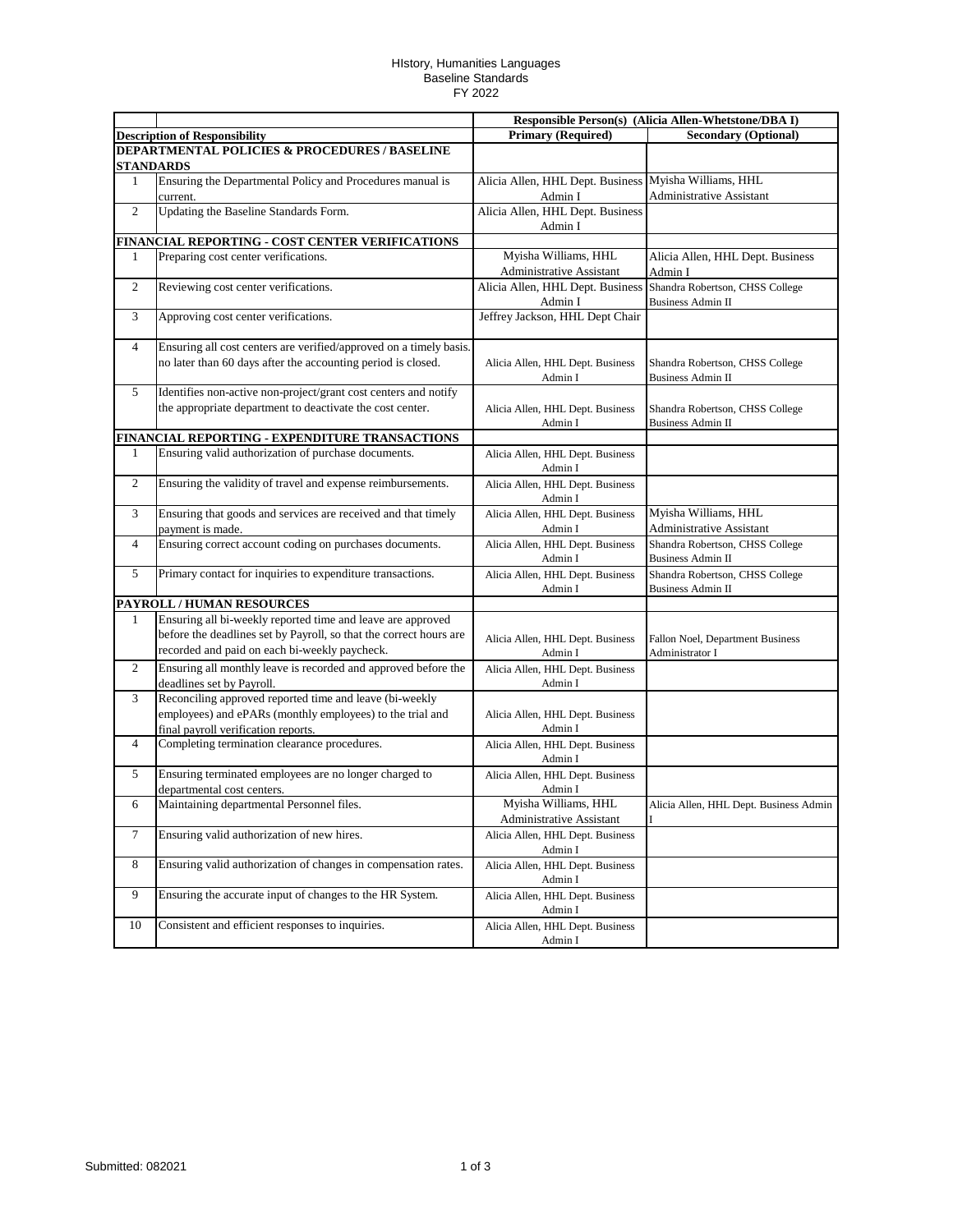## HIstory, Humanities Languages Baseline Standards FY 2022

|                |                                                                                                                          | Responsible Person(s) (Alicia Allen-Whetstone/DBA I) |                                                             |
|----------------|--------------------------------------------------------------------------------------------------------------------------|------------------------------------------------------|-------------------------------------------------------------|
|                | <b>Description of Responsibility</b>                                                                                     | <b>Primary (Required)</b>                            | <b>Secondary (Optional)</b>                                 |
|                | <b>CASH HANDLING</b>                                                                                                     |                                                      |                                                             |
| $\mathbf{1}$   | Collecting cash, checks, etc.                                                                                            | Myisha Williams, HHL                                 | Katherine Alemanalaniz, AC                                  |
|                |                                                                                                                          | <b>Administrative Assistant</b>                      | Administrative Assistant II                                 |
| $\sqrt{2}$     | Prepares Departmental Deposit Form.                                                                                      | Myisha Williams, HHL                                 | Katherine Alemanalaniz, AC                                  |
|                |                                                                                                                          | Administrative Assistant                             | Administrative Assistant II                                 |
| 3              | Approves Departmental Deposit Form.                                                                                      | Myisha Williams, HHL                                 | Katherine Alemanalaniz, AC                                  |
|                |                                                                                                                          | Administrative Assistant                             | Administrative Assistant II                                 |
| $\overline{4}$ |                                                                                                                          | Myisha Williams, HHL                                 | Katherine Alemanalaniz, AC                                  |
|                | Transports deposit to the Cashiers Office.                                                                               | <b>Administrative Assistant</b>                      | Administrative Assistant II                                 |
| 5              | Preparing Journal Entries.                                                                                               | Cashier's Office                                     |                                                             |
|                |                                                                                                                          |                                                      |                                                             |
| 6              | Verifying deposits posted correctly in the Finance System.                                                               | Alicia Allen, HHL Dept. Business<br>Admin I          | Jeffrey Jackson, HHL Dept Chair                             |
| $\tau$         | Adequacy of physical safeguards of cash receipts and                                                                     | Myisha Williams, HHL                                 | Katherine Alemanalaniz, AC                                  |
|                | equivalent.                                                                                                              | Administrative Assistant                             | Administrative Assistant II                                 |
| 8              | Ensuring deposits are made timely.                                                                                       | Myisha Williams, HHL                                 | Katherine Alemanalaniz, AC                                  |
|                |                                                                                                                          | Administrative Assistant                             | Administrative Assistant II                                 |
| 9              | Ensuring all employees who handle cash have completed Cash                                                               |                                                      |                                                             |
|                | Security Procedures or Cash Deposit and Security Procedures                                                              | Alicia Allen, HHL Dept. Business                     | Jeffrey Jackson, HHL Dept Chair                             |
|                | training.                                                                                                                | Admin I                                              |                                                             |
| 10             | Updating Cash Handling Procedures as needed.                                                                             | Alicia Allen, HHL Dept. Business                     | Jeffrey Jackson, HHL Dept Chair                             |
|                |                                                                                                                          | Admin I                                              |                                                             |
| 11             | Consistent and efficient responses to inquiries.                                                                         | Alicia Allen, HHL Dept. Business                     | Jeffrey Jackson, HHL Dept Chair                             |
|                |                                                                                                                          | Admin I                                              |                                                             |
| PETTY CASH     |                                                                                                                          |                                                      |                                                             |
| 1              | Preparing petty cash disbursements.                                                                                      | N/A                                                  |                                                             |
|                |                                                                                                                          |                                                      |                                                             |
| $\sqrt{2}$     | Ensuring petty cash disbursements are not for more than \$100.                                                           | N/A                                                  |                                                             |
|                |                                                                                                                          |                                                      |                                                             |
| 3              | Ensuring petty cash disbursements are made for only authorized                                                           | N/A                                                  |                                                             |
|                | purposes.                                                                                                                |                                                      |                                                             |
| $\overline{4}$ | Approving petty cash disbursements.                                                                                      | N/A                                                  |                                                             |
| 5              | Replenishing the petty cash fund timely.                                                                                 |                                                      |                                                             |
|                |                                                                                                                          | N/A                                                  |                                                             |
| 6              | Ensuring the petty cash fund is balanced after each                                                                      |                                                      |                                                             |
|                | disbursement.                                                                                                            | N/A                                                  |                                                             |
|                | <b>CONTRACT ADMINISTRATION</b>                                                                                           |                                                      |                                                             |
| 1              | Ensuring departmental personnel comply with contract                                                                     | Alicia Allen, HHL Dept. Business                     | Shandra Robertson, CHSS College                             |
|                | administration policies/procedures.                                                                                      | Admin I                                              | <b>Business Admin II</b>                                    |
|                | PROPERTY MANAGEMENT                                                                                                      |                                                      |                                                             |
| $\mathbf{1}$   | Performing the annual inventory.                                                                                         | Myisha Williams, HHL                                 | Alicia Allen, HHL Dept. Business Admin                      |
|                |                                                                                                                          | Administrative Assistant                             |                                                             |
| $\overline{2}$ | Ensuring the annual inventory was completed correctly.                                                                   | Myisha Williams, HHL                                 | Alicia Allen, HHL Dept. Business Admin                      |
|                |                                                                                                                          | Administrative Assistant                             |                                                             |
| 3              | Tagging equipment.                                                                                                       | <b>UHD IT</b>                                        |                                                             |
|                |                                                                                                                          |                                                      |                                                             |
| $\overline{4}$ | Approving requests for removal of equipment from campus.                                                                 | Myisha Williams, HHL                                 | Alicia Allen, HHL Dept. Business Admin                      |
|                |                                                                                                                          | <b>Administrative Assistant</b>                      |                                                             |
|                | <b>DISCLOSURE FORMS</b>                                                                                                  |                                                      |                                                             |
| 1              | Ensuring all employees with purchasing influence complete the                                                            | Jeffrey Jackson, HHL Dept Chair                      | Alicia Allen, HHL Dept. Business Admin                      |
| 2              | annual Related Party disclosure statement online.<br>Ensuring all full time, benefits eligible, exempt faculty and staff |                                                      |                                                             |
|                | complete the Consulting disclosure statement online.                                                                     | Jeffrey Jackson, HHL Dept Chair                      | Alicia Allen, HHL Dept. Business Admin                      |
| $\mathfrak{Z}$ | Ensuring that all Principal and Co-Principal Investigators                                                               |                                                      |                                                             |
|                | complete the annual Conflict of Interest disclosure statement for                                                        |                                                      |                                                             |
|                | the Office of Research and Sponsored Programs                                                                            | Jeffrey Jackson, HHL Dept Chair                      | Alicia Allen, HHL Dept. Business Admin                      |
|                | RESEARCH ADMINISTRATION                                                                                                  |                                                      |                                                             |
| 1              | Verifies that all grant cost centers contain positive budgetary                                                          |                                                      |                                                             |
|                | balances.                                                                                                                |                                                      |                                                             |
|                |                                                                                                                          | Alicia Allen, HHL Dept. Business                     | Shandra Robertson, CHSS College<br><b>Business Admin II</b> |
| $\overline{2}$ | Ensuring that research expenditures are covered by funds from                                                            | Admin I                                              |                                                             |
|                | sponsors.                                                                                                                |                                                      |                                                             |
|                |                                                                                                                          | Alicia Allen, HHL Dept. Business<br>Admin I          | Shandra Robertson, CHSS College<br><b>Business Admin II</b> |
|                |                                                                                                                          |                                                      |                                                             |